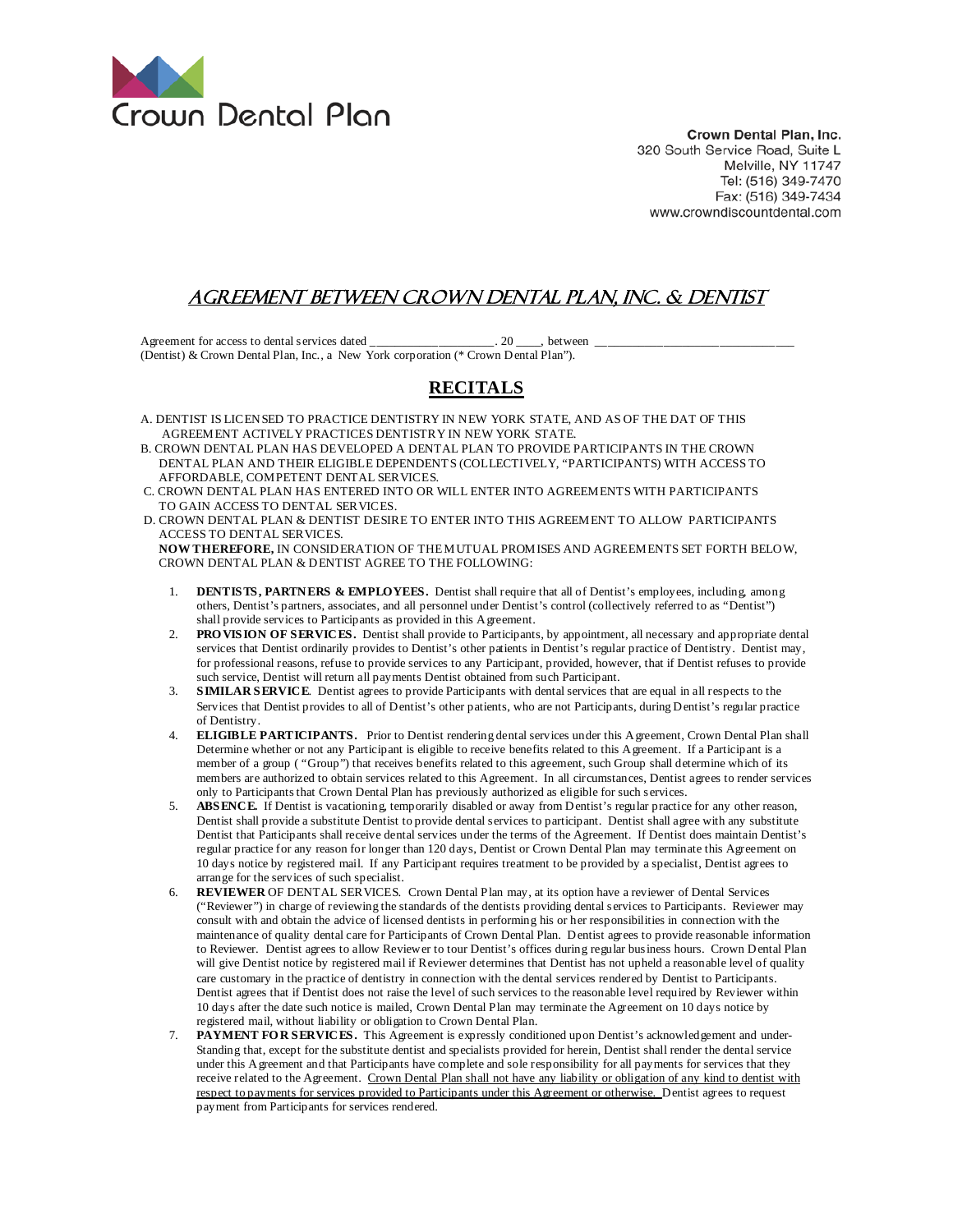- 8. **CROWN DENTAL PLAN FEE SCHEDULE.** Dentist agrees that the maximum fee that will be charged to Participants for the dental services rendered related to this Agreement shall be the charges described in the Crown Dental Plan fee schedule (the "Fee Schedule"). A copy of the Fee Schedule is attached to this Agreement. If a particular dental service is not described in the Fee Schedule, Dentist agrees to charge Participant 25% less than Dentist's regular fee for such dental service. Dentist agrees that Crown Dental Plan is permitted to have Dentists' name, office address and phone numbers included in Crown Dental Plans list of participating Dentists and other literature distributed by Crown Dental Plan.<br>**STANDARD OF CARE**. Dentist agrees to perform under this A greement and provide dental services t
- **STANDARD OF CARE.** Dentist agrees to perform under this Agreement and provide dental services to Participants with A high standard of care & competence. Dentist also agrees to provide high quality services to Participants under this Agreement in accordance with the principles of ethics of the dental profession, in general, and the American Dental Association, in particular.
- 10. **DEPARTING PARTICIPANTS: NO PAYMENTS:** If a Participant leaves Crown Dental Plan or decides to obtain dent dental services from another dentist within Crown Dental Plan, Dentist shall have sole responsibility for collection of payments for services rendered to such Participant. Crown Dental Plan shall have no obligation to collect or assist in any way in the collection of amounts due to Dentist from any such Participant. Dentist agrees that neither Dentist, nor any person acting on Dentist's behalf, including, without limitation, Dentist's specialists or representatives, shall seek payment from or make any claims against Crown Dental Plan for dental services rendered to Participants or for any other reason related to this Agreement. Dentist shall not pay Crown Dental Plan and Crown Dental Plan shall not pay dentist under this Agreement for any reason (expect with respect to payments from one party to the other with respect to the shortening of notice periods under the Agreement described below).
- 11. **DENTIST:PATIENT RELATIONSHIP.** Dentist agrees to be solely responsible to Participants for dental services Provided to Participants. Crown Dental Plan & Dentists agree that dentist is an independent contractor for all purposes under the Agreement. Dentist agrees that Dentist shall have the Dentist/Patient relationship with Participants who seek Dentist's services. Crown Dental Plan shall not, under any circumstances, have a Dentist/Patient relationship with any Participant, patient or entity.
- 12. **DENTISTS PRACTICE.** Crown Dental Plan and Dentist agree that Crown Dental Plan does not and shall not control, advise, oversee or exercise any authority over Dentist's practice, the Dentist's relationship with Dentist's patients and Dentist's facilities.
- 13. **MODIFICATIONS OF GROUP AGREEMENTS.** Dentist acknowledges that the provisions and benefits of agreements between (a.) Crown Dental Plan and various Groups of Participants or (b.) such Groups and their members who are Participants, may be modified one or more times during the term of this Agreement. If any such agreement is modified (the "Modified Group Agreements"), Crown Dental Plan shall provide Dentist with written notice of the modifications by registered mail. Dentist agrees to give written notice to Crown Dental Plan, within 10 days of Dentist's receipt of notice of such modifications, only if Dentist does not desire to continue providing services to Participants affected by the Modified Group Agreements. If Dentist does not give such written notice to Crown Dental Plan, then Dentist agrees that this Agreement will be considered to be modified to the extent of the modifications set forth in the Modified Group Agreements, and Dentist agrees to continue to provide dental services under this Agreement, as modified.
- 14. **OTHER AGREEMENTS.** Crown Dental Plan, any Group and any Participant may enter into agreements that provide services similar or identical to those offered under this Agreement. Dentist and Crown Dental Plan are free to enter into agreements similar to this Agreement with other parties, but Dentist agrees to not enter into agreements with any Participant, any Group or any person that is represented by or who has an agreement with Crown Dental Plan.
- 15. **INSURANCE COVERAGE.** Dentist agrees that at any time Dentist renders services to Participants during the term of this Agreement , Dentist shall maintain, at Dentist's own cost, and have in force valid malpractice insurance for his dental practice with the following coverage limits: at least \$100,000 for each patient and at least \$300,000 for each incident. Dentist agrees to give Crown Dental Plan and Groups covered by this Agreement a certificate of such malpractice insurance. Such certificate shall provide that the insurance described by the certificate shall not be cancelled without giving 10 days notice of such cancellation to Crown Dental Plan and any Group. Dentist expressly agrees that this Agreement is subject to and expressly conditioned upon dentist's maintenance of the insurance coverage described above. Dentist further agrees that Crown Dental Plan may terminate this agreement on 3 days notice by registered mail if such insurance is, has been or will be cancelled.
- 16. **PARTICIAONTS' TERMINATION OF SERVICES: INDEMNIFICATION.** If any Participant does not seek any Services from Dentist other than the services provided to Participant at no charge (the no charge services available to Participant are described on the attached Fee Schedule). Dentist agrees that Participant, any Group or Crown Dental Plan shall have no liability or obligation to Dentist for any reason. Dentist agrees to indemnify, defend and hold harmless Crown Dental Plan and any of its representatives, agents and employees from and against any and all losses, liabilities, Damages, claims, costs or expenses, causes of action, disbursements and fees, including, without limitation, attorneys' fees, based upon, arising out of or in connection with any matter, including, without limitation, any claim, cause of action, controversy, proceeding or litigation arising from the signing of this Agreement with Dentist or Dentists' performance of this Agreement. The terms of this paragraph shall survive the termination of this Agreement.
- 17. **TERM OF AGREEMENT.** This Agreement shall be effective from the date hereof until Crown Dental Plan or Dentist Terminates the Agreement, which either party shall be permitted to do for any reason or for no reason at all, on 45 days notice by registered mail, unless the Agreement is terminated on fewer days notice for the reasons described above. The parties agree that the Dentist or Crown Dental Plan may give the other party fewer than the number of days required to terminate the Agreement under any paragraph of the Agreement, provided that the party who was required to give notice agrees to pay the other party \$210.00 for each week (or \$30 for each day) that such party gave less notice than required under this Agreement. If Crown Dental Plan or Dentist terminates this Agreement under the terms of the Agreement, then Dentist shall inform Participants that are dentist's patients, at the time a Participant seeks an appointment with Dentist and before any service is rendered to such Participant, that Dentist and Crown Dental Plan have terminated their affiliation in all respects. Except as discussed in this Agreement, termination shall not affect the rights, duties and obligations of Crown Dental Plan and Dentist that arose under this Agreement before termination. In the event of termination of this Agreement, Dentist agrees to collect the fees for Dentist's services to Participants as provided above.